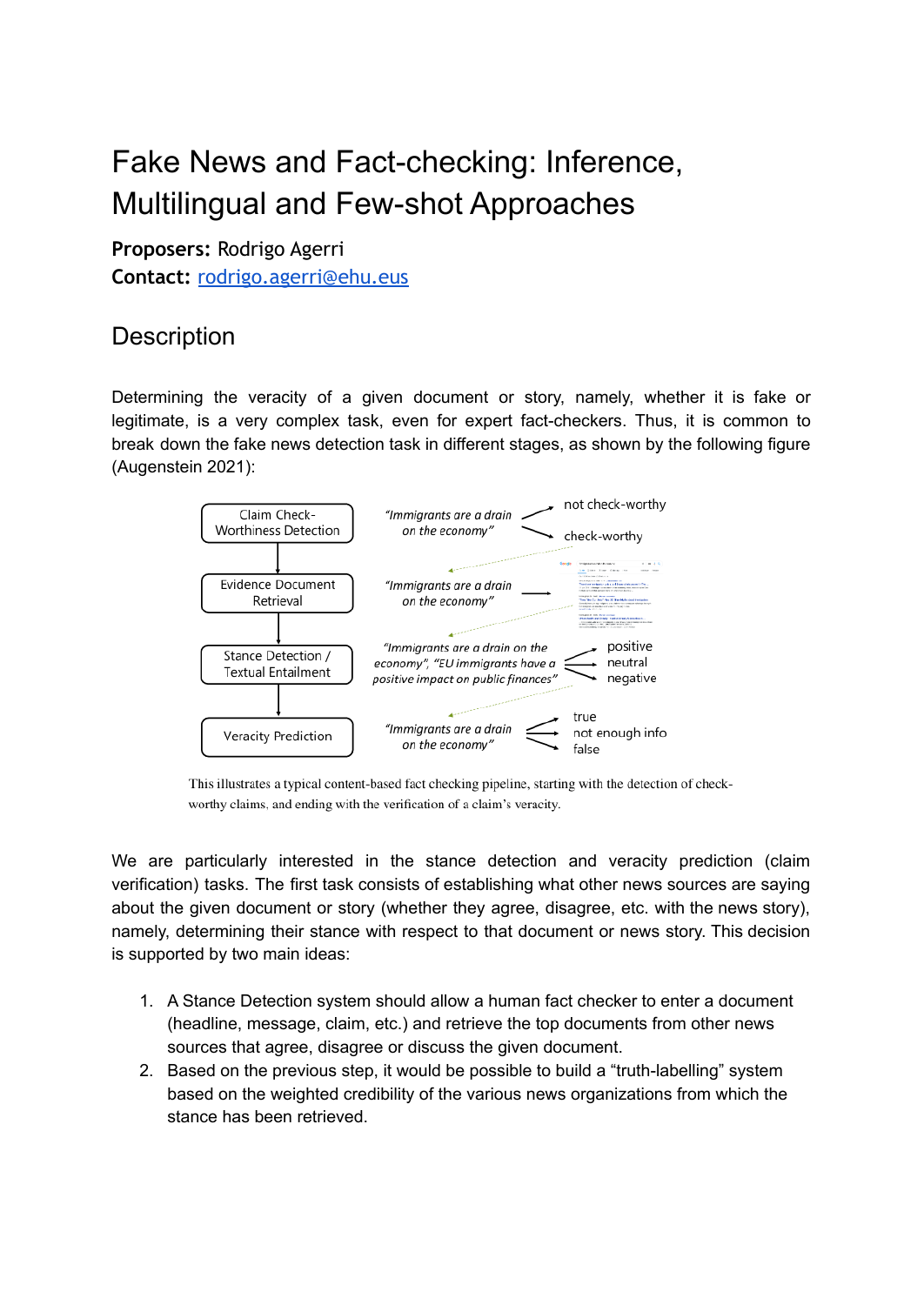Thus, given a headline and a follow-up news document, the task consists of determining whether the follow-up document agrees, disagrees, discusses, or comments something unrelated with respect to the given news headline. As an example of the task based on this definition, consider the following news snippets:

- **Headline:** "Robert Plant Ripped up \$800M Led Zeppelin Reunion Contract."
- **Follow-up 1 Agrees**: ". . . Led Zeppelin's Robert Plant turned down £500 MILLION to reform supergroup . . ."
- **Follow-up 2 Disagrees:** ". . . No, Robert Plant did not rip up an \$800 million deal to get Led Zeppelin back together . . ."
- **Follow-up 3 Discusses**: ". . . Robert Plant reportedly tore up an \$800 million Led Zeppelin reunion deal . . ."
- **Follow-up 4 Unrelated:** ". . . Richard Branson's Virgin Galactic is set to launch SpaceShipTwo today . . ."

The second task, veracity prediction or claim verification, aims to establish whether a given claim is supported/unsupported by a given set of contextual evidence, or whether there is not enough to perform the inference (Thorne et al. 2018).

In this project we propose to study Natural Language Inference approaches to detect the stance of a given text with respect to the original trigger headline. Furthermore, we would also like to extend this task to other languages of interest, for which data is very scarce. Taking these two components, we would like to mostly experiment with few-shot learning approaches (Schick and Schütze 2021).

### **Objectives**

The candidate may choose between the following objectives:

- 1. (Semi-) Automatic development of a dataset of fake news detection in languages other than English.
- 2. Experiment with deep learning approaches for fake news, claim verification and fact-checking, including Natural Language Inference and few-shot learning based on prompting.
- 3. Experiment on crosslingual approaches to claim verification or stance detection.

### Tasks and Plan

- Month 1: Start of the project, defining the objectives and tasks.
- Month 2: Start experiments. Optionally, it is recommended for the candidates to attend the "Seminar on language technologies. Deep Learning (LAP 18). [https://ixa.si.ehu.es/master/programa\\_html](https://ixa.si.ehu.es/master/programa_html)
- Months 3-5: Experiments and final development.
- Final month: Writing up.